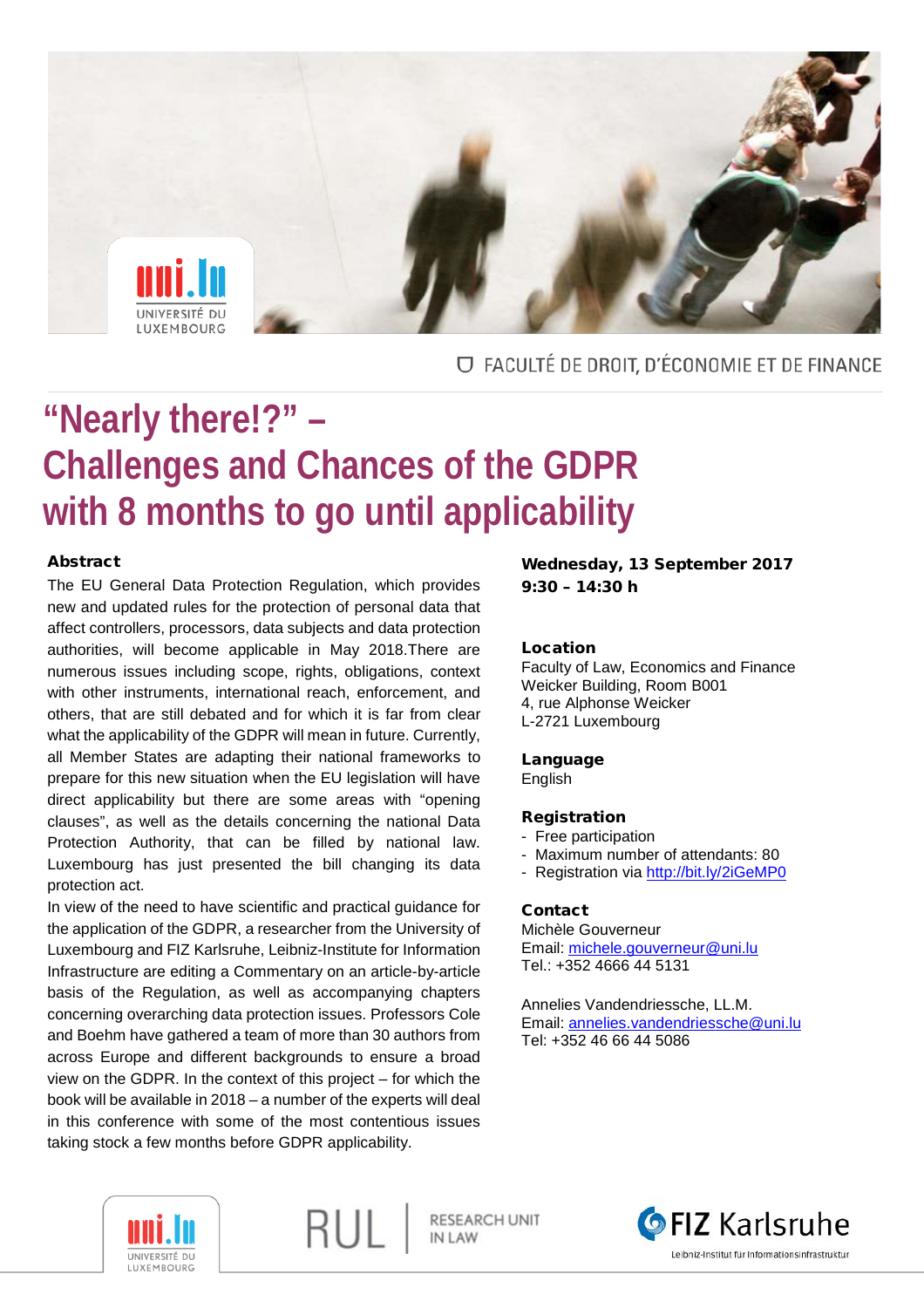# **Programme**

### **9.30 ¦ Welcome words**

### **Introduction and Moderation by Prof. Dr. Mark D. Cole**

*Professor of Media and Telecommunication law at the University of Luxembourg (FDEF) and Director for Academic Affairs at the Institute of European Media Law (EMR); Co-Editor of the Elgar GDPR-Commentary*

#### **¦ Panel 1: The (new) framework for data processing in view of the GDPR principles and its scope**

*This panel seeks to explore to what extent the GDPR framework and its accompanying measures actually create a new framework and give a suitable, legally certain basis for the processing of personal data in the EU Digital Single Market and beyond. We will do so by discussing which explicit and underlying principles such as 'Data Ethics' characterize the GDPR, and how the GDPR differs from other instruments, such as the Directive*  concerning the processing of data in the Police and Criminal Justice sector. We will point out why dealing with *the new legislative framework from May 2018 onwards is so challenging.*

### **¦ Panel 2: The place of data subjects in light of old and new rights and obligations for data 'users'**

*This panel will discuss the changes of the GDPR for data subjects as well as for the situation of data controllers and processors, meaning especially companies using personal data in their business activities. Which are the limits for data use, which obligations do undertakings have to comply with? What on the other side are the rights of individuals and have they changed significantly at all? What about enforcement of these rights which are fundamental rights of persons? These and other questions, e.g. regarding specific types of data processing such as by the media, will guide the second panel.*

### **¦ Panel 3: The new instruments and procedures in the GDPR**

*The GDPR will include new ways for protecting the rights of data subjects. This can be done on the one hand by means of new instruments such as certification possibilities for trustworthy data protection, as well as through new procedures such as a mandatory notification of personal data breaches. This panel will discuss the advantages of these new approaches. We will also tackle the challenges inherent to some of these new instruments, such as defining and performing a data protection impact assessment.*

## **14.15 ¦ Concluding Remarks**

#### **There will be drinks and a sandwich lunch offered in between panels. Therefore we need you to register.**

The conference is organised by the Research Unit in Law of the University of Luxembourg (RUL) and FIZ Karlsruhe, Leibniz-Institute for Information Infrastructure as a stocktaking exercise highlighting some of the issues of the GDPR that need special attention in the coming months and after applicability. After a general introduction, 3-4 speakers will in three panels present their viewpoint on the above-mentioned topics before entering into a discussion with the conference participants. As all speakers are involved in the GDPR-commentary project they will also be joining discussions of the topics of the other panels. This workshopstyle conference reflects the need for stocktaking a few months in advance of the date of applicability of the GDPR acknowledging at the same time that it is still a "moving target", and that things will further evolve in the coming months and years. The commentary will not only cover the GDPR in its entirety but also have chapters on Data Ethics, Big Data, The historical development of the European Data Protection legal framework, the Fundamental Rights aspects of Privacy and Data Protection (including the ECHR/ECtHR- and EU/CJEU-perspectives and the substantive and remedies issues), Related Instruments such as the Directive on Data Protection in the Police and Criminal Justice Sector and International aspects such as the Council of Europe Convention No. 108 and U.S. and other Perspectives on the GDPR. More information will be available on the website of [www.medialaw.lu](http://www.medialaw.lu/) and [www.e-elgar.com](http://www.e-elgar.com/) in due course.

Panelists will include the following, details about the speakers can be found on the subsequent pages:

*Tobias Bräutigam, Bird & Bird Attorneys, Helsinki / Maja Brkan, Maastricht University / Diana Dimitrova, FIZ Karlsruhe / Carol Evrard, Stibbe Lawyers, Brussels / Dr. Andra Giurgiu, SnT, University of Luxembourg / Prof. Gloria González Fuster, Vrije Universiteit Brussel / Dr. Hielke Hijmans, independent legal advisor / Prof. Alessandro Mantelero, Polytechnic University of Turin / Prof. Tuomas Ojanen, University of Helsinki / Teresa Quintel, University of Luxembourg / Juraj Sajfert, DG Justice and Consumers, European Commission / Christoph Sorge, Saarland University / Max Spielmann, Schiltz & Schiltz / Erik Valgaeren, Stibbe Lawyers, Brussels / Annelies Vandendriessche, University of Luxembourg / Dr. Frederik Zuiderveen Borgesius, Institute for Information Law, Universiteit van Amsterdam*





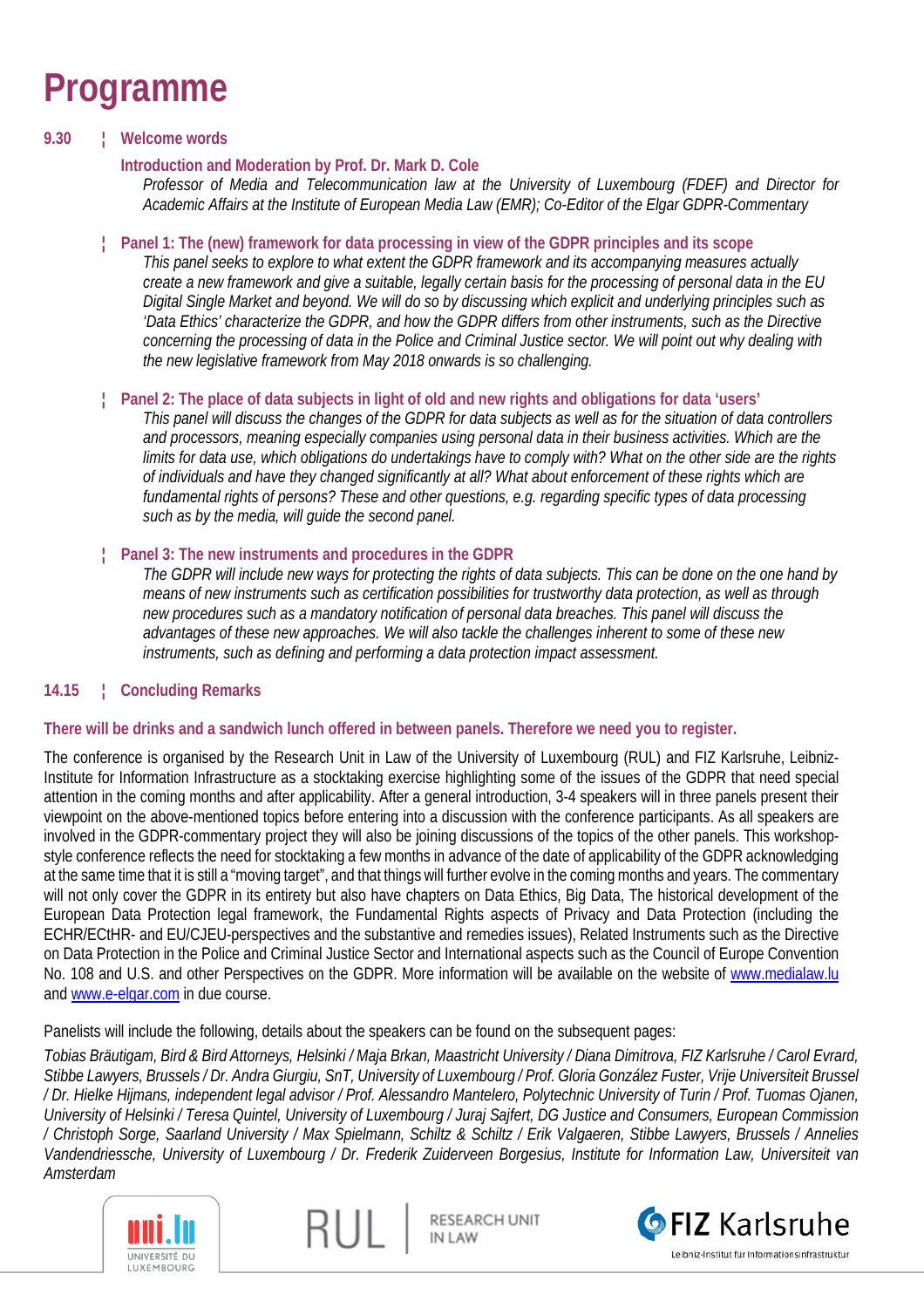# **Authors/Speakers**



**Tobias Bräutigam** is counsel in the Privacy and Data Protection Group of Bird & Bird Attorneys Ltd. He previously worked at Microsoft, where he was a senior legal counsel with responsibility for privacy and data protection. He specializes in advising on a range of data compliance projects.



**Maja Brkan** is Assistant Professor of European Union Law at Maastricht University since 2013 where she is responsible for coordinating the core course on EU institutions and for supervising students researching on data privacy aspects of Big Data and Artificial Intelligence. She is a member of the European Centre on Privacy and Cybersecurity (ECPC),

holds a position of Associate Editor of the European Data Protection Law Review and regularly presents her work at international conferences in Europe and in the US. Before moving to Maastricht, she worked as a legal advisor (référéndaire) at the Court of Justice of the EU (2007-2013).



**Diana Dimitrova** is a research associate in the Intellectual Property Law Unit at FIZ Karlsruhe. Her research focuses on data protection and privacy, particularly in the Area of Freedom Security and Justice (AFSJ). At the FIZ, she currently participates in STARR, an H2020 EU project targeting the self-management of stroke risk factors, including the study of privacy and

data protection issues concerning IT applications usage by stroke survivors.



**Carol Evrard** is Junior Associate in the Brussels office of Stibbe and was admitted to the Bar in 2014. She is part of the TMT team and specializes in data protection related practice fields.

**Hielke Hijmans** is a specialist in EU privacy law and works as independent legal advisor in the domains of EU law, fundamental rights, privacy and data protection. For 12 years, Hielke served at the offices of the European Data Protection Supervisor (EDPS), inter alia as head of unit policy and consultation.

**Andra Giurgiu** is a postdoctoral research associate at the Interdisciplinary Centre for Security, Reliability and Trust (SnT) of the University of Luxembourg. Her main area of research is in the field of EU data protection law, with a particular focus on the new General Data Protection Regulation. From January 2014 until December 2017, she has worked on a project in collaboration with Luxembourg's National Commission for Data Protection. Her current research activities at the SnT have a strong interdisciplinary focus, at the

intersection between data protection law and technology.



**Alessandro Mantelero** is professor of Law at the Polytechnic University of Turin, where he teaches Private Law (U), Innovation and International Transactions law (G), and Technology & Law by Design (PhD). He is coordinator of the degree program in Management and IP Law at the Polytechnic University of Turin and Tongji University of

Shanghai, and part-time expert at the Nanjing University of Information Science & Technology. He has held visiting appointments at Harvard, Oxford, Nanjing University and Universitat Oberta de Catalunya.



**Tuomas Ojanen** is Professor of Constitutional Law at the University of Helsinki and Director of the Research Consortium 'Laws of Surveillance and Security: Constitutional Limits, Legislative Discourses and Transnational Influences', funded by the Academy of Finland. His main areas of research and expertise include Finnish constitutional law, comparative constitutional

law, international human rights law and constitutional law of the European Union. Furthermore, he participates in several projects on security and surveillance.



**Gloria González Fuster** is a research professor at the Vrije Universiteit Brussel (VUB)'s Faculty of Law and Criminology. Member of VUB's Law, Science, Technology and Society (LSTS) Research Group, she investigates legal issues related to privacy, personal data protection and security, and lectures on EU fundamental rights. She is

currently contributing to various research projects on privacy and data protection, as well as on cybersecurity, research integrity and scientific misconduct.



**Teresa Quintel** is a doctoral candidate at the Faculty of Law, Economics and Finance of the University of Luxembourg and at the Department of Law at Uppsala University under the joint-supervision of Prof. Mark D. Cole and Prof. Maria Bergström. Besides contributing to the projects of the media law team of the University of Luxembourg, Teresa's research

focuses on data protection rights for irregular migrants, particularly in the light of the EU Data Protection Reform.